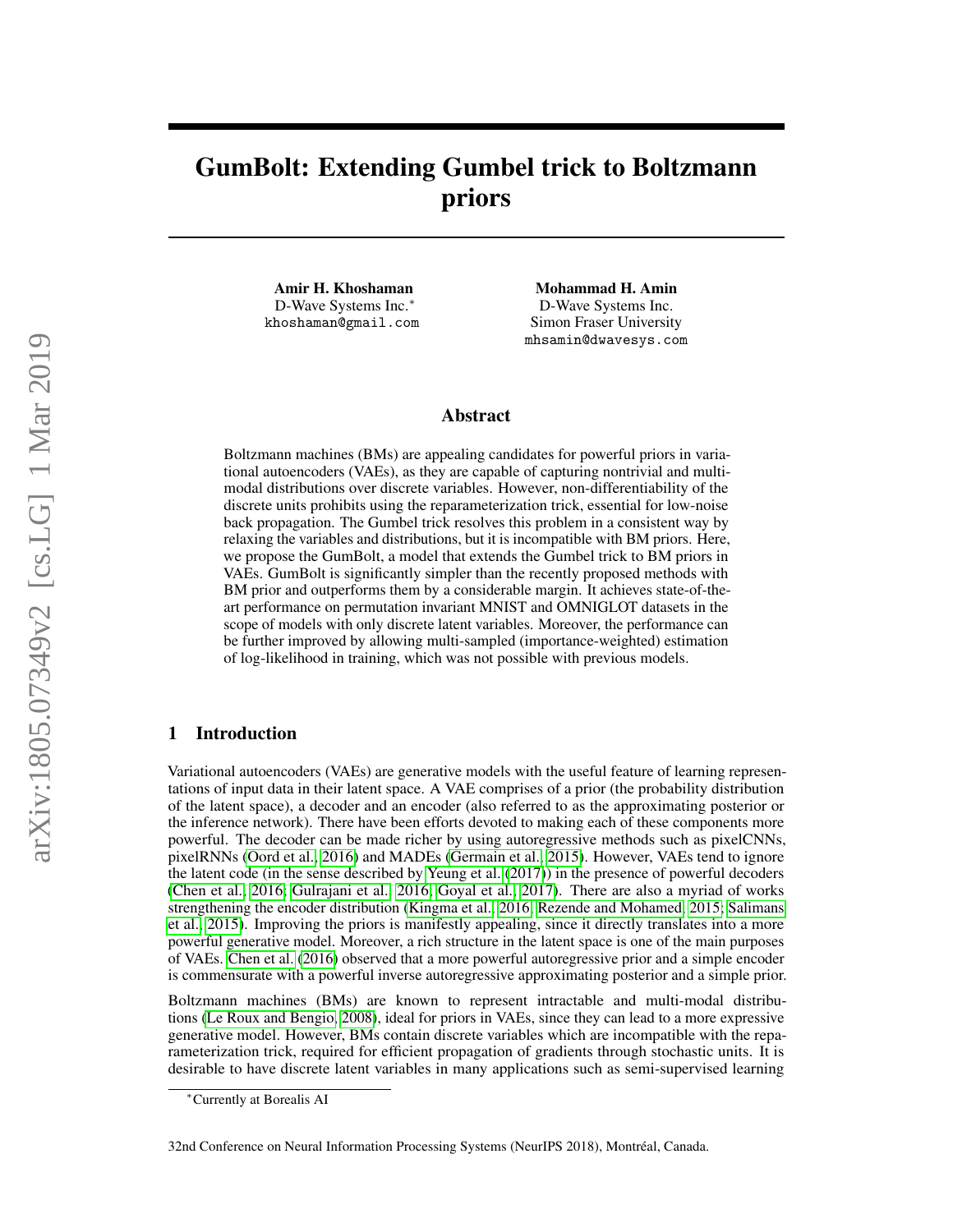[\(Kingma et al., 2014\)](#page-8-6), semi-supervised generation [\(Maaløe et al., 2017\)](#page-8-7) and hard attention models [\(Serrà et al., 2018;](#page-9-4) [Gregor et al., 2015\)](#page-8-8), to name a few. Many operations, such as choosing between models or variables are naturally expressed using discrete variables [\(Yeung et al., 2017\)](#page-9-1).

[Rolfe](#page-9-5) [\(2016\)](#page-9-5) proposed the first model to use a BM in the prior of a VAE, i.e., a discrete VAE (dVAE). The main idea is to introduce auxiliary continuous variables (Fig. [1\(a\)\)](#page-2-0) for each discrete variable through a "smoothing distribution". The discrete variables are marginalized out in the autoencoding term by imposing certain constraints on the form of the relaxing distribution. However, the discrete variables cannot be marginalized out from the remaining term in the objective (the KL term). Their proposed approach relies on properties of the smoothing distribution to evaluate these terms. In Appendix [B,](#page-10-0) we show that this approach is equivalent to REINFORCE when dealing with some parts of the KL term (*i.e.*, the cross-entropy term). [Vahdat et al.](#page-9-6) [\(2018\)](#page-9-6) proposed an improved version, dVAE++, that uses a modified distribution for the smoothing variables, but has the same form for the autoencoding part (see Sec. [2.1\)](#page-1-0). The qVAE, [\(Khoshaman et al., 2018\)](#page-8-9), expanded the dVAE to operate with a quantum Boltzmann machine (QBM) prior [\(Amin et al., 2016\)](#page-7-0). A major shortcoming of these methods is that they are unable to have multi-sampled (importance-weighted) estimates of the objective function during training, which can improve the performance.

To use the reparameterization trick directly with discrete variables (without marginalization), a continuous and differentiable proxy is required. The Gumbel (reparameterization) trick, independently developed by [Jang et al.](#page-8-10) [\(2016\)](#page-8-10) and [Maddison et al.](#page-8-11) [\(2016\)](#page-8-11), achieves this by relaxing discrete distributions. However, BMs and in general discrete random Markov fields (MRFs) are incompatible with this method. Relaxation of discrete variables (rather than distributions) for the case of factorial categorical prior (Gumbel-Softmax) was also investigated in both works. It is not obvious whether such relaxation of discrete variables would work with BM priors.

The contributions of this work are as follows: we propose the GumBolt, which extends the Gumbel trick to BM and MRF priors and is significantly simpler than previous models that marginalize discrete variables. We show that BMs are compatible with relaxation of discrete variables (rather than distributions) in Gumbel trick. We propose an objective using such relaxation and show that the main limitations of previous models with BM priors can be circumvented; we do not need marginalization of the discrete variables, and can have an importance-weighted objective. GumBolt considerably outperforms the previous works in a wide series of experiments on permutation invariant MNIST and OMNIGLOT datasets, even without the importance-weighted objective (Sec. [5\)](#page-5-0). Increasing the number of importance weights can further improve the performance. We obtain the state-of-the-art results on these datasets among models with only discrete latent variables.

### 2 Background

#### <span id="page-1-0"></span>2.1 Variational autoencoders

Consider a generative model involving observable variables x and latent variables z. The joint probability distribution can be decomposed as  $p_{\theta}(x, z) = p_{\theta}(z)p_{\theta}(x|z)$ . The first and second terms on the right hand side are the prior and decoder distributions, respectively, which are parametrized by θ. Calculating the marginal  $p<sub>θ</sub>(x)$  involves performing intractable, high dimensional sums or integrals. Assume an element x of the dataset  $X$  comprising of N independent samples from an unknown underlying distribution is given. VAEs operate by introducing a family of approximating posteriors  $q_{\phi}(z|x)$  and maximize a lower bound (also known as the ELBO),  $\mathcal{L}(x;\theta,\phi)$ , on the log-likelihood  $\log p_{\theta}(x)$  [\(Kingma and Welling, 2013\)](#page-8-12):

$$
\log p_{\theta}(x) \geq \mathcal{L}(x; \theta, \phi) = \mathop{\mathbb{E}}_{q_{\phi}(z|x)} \left[ \log \frac{p_{\theta}(x, z)}{q_{\phi}(z|x)} \right]
$$
  
= 
$$
\mathop{\mathbb{E}}_{q_{\phi}(z|x)} \left[ \log p_{\theta}(x|z) \right] - D_{KL} \left( q_{\phi}(z|x) \, \| \, p_{\theta}(z) \right),
$$
 (1)

where the first term on the right-hand side is the autoencoding term and  $D_{\text{KL}}$  is the Kullback-Leibler divergence [\(Bishop, 2011\)](#page-7-1). In VAEs, the parameters of the distributions (such as the means in the case of Bernoulli variables) are calculated using neural nets. To backpropagate through latent variables  $z$ , the reparameterization trick is used; z is reparametrized as a deterministic function  $f(\phi, x, \rho)$ , where the stochasticity of z is relegated to another random variable,  $\rho$ , from a distribution that does not depend on  $\phi$ . Note that it is impossible to backpropagate if z is discrete, since f is not differentiable.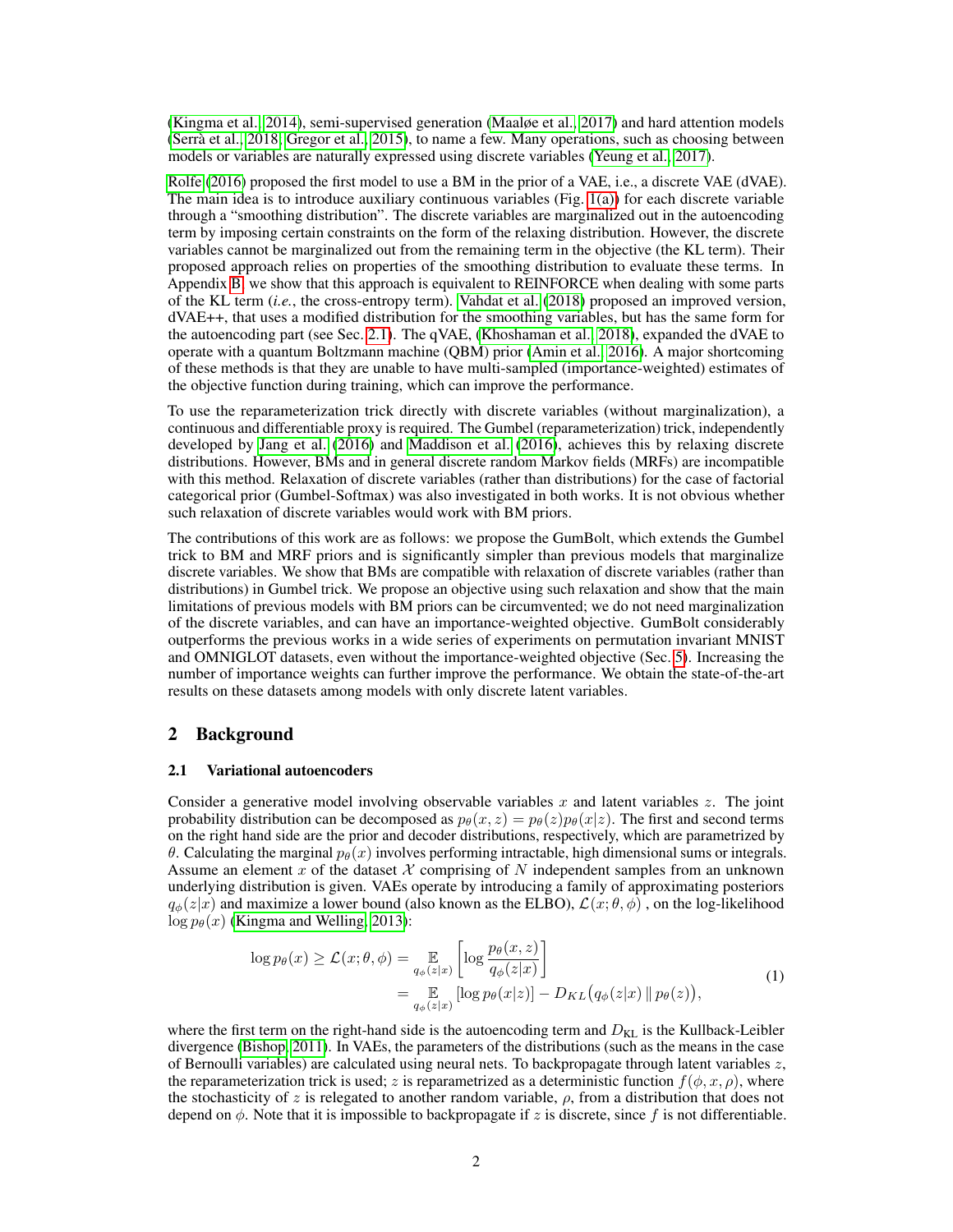#### <span id="page-2-3"></span>2.2 Gumbel trick

The non-differentiability of  $f$  can be resolved by finding a relaxed proxy for the discrete variables. Assume a binary unit, z, with mean  $\bar{q}$  and logit l; *i.e.*,  $p(z = 1) = \bar{q} = \sigma(\bar{l})$ , where  $\sigma(l) \equiv \frac{1}{1 + \exp(-l)}$ is the sigmoid function. Since  $\sigma(l)$  is a monotonic function, we can reparametrize z as  $z =$  $\mathcal{H}(\rho-(1-\bar{q}))=\mathcal{H}(\ell+\sigma^{-1}(\rho))$  [\(Maddison et al., 2016\)](#page-8-11), where  $\mathcal H$  is the Heaviside function,  $\rho\sim\mathcal U$ with U being a uniform distribution in the range [0, 1], and  $\sigma^{-1}(\rho) = \log(\rho) - \log(1-\rho)$  is the inverse sigmoid or logit function. This transformation results in a non-differentiable reparameterization, but can be smoothed when the Heaviside function is replaced by a sigmoid function with a temperature  $\tau$ , *i.e.*,  $\mathcal{H}(\ldots) \to \sigma(\frac{m}{\tau})$ . Thus, we introduce the continuous proxy [\(Maddison et al., 2016\)](#page-8-11):

$$
f(\phi, x, \rho) = \zeta = \sigma \left( \frac{l(\phi, x) + \sigma^{-1}(\rho)}{\tau} \right). \tag{2}
$$

The continuous  $\zeta$  is differentiable and is equal to the discrete z in the limit  $\tau \to 0$ .

#### 2.3 Boltzmann machine

Our goal is to use a BM as prior. A BM is a probabilistic energy model described by

<span id="page-2-1"></span>
$$
p_{\theta}(z) = \frac{e^{-E_{\theta}(z)}}{Z_{\theta}},
$$
\n(3)

where  $E_{\theta}(z)$  is the energy function, and  $Z_{\theta} = \sum_{\{z\}} e^{-E_{\theta}(z)}$  is the partition function; z is a vector of binary variables. Since finding  $p_{\theta}(z)$  is typically intractable, it is common to use sampling techniques to estimate the gradients. To facilitate MCMC sampling using Gibbs-block technique, the connectivity of latent variables is assumed to be bipartite; *i.e.*, *z* is decomposed as  $[z_1, z_2]$  giving

<span id="page-2-2"></span>
$$
-E_{\theta}(z) = a^T z_1 + b^T z_2 + z_2^T W z_1,
$$
\n(4)

where  $a$ ,  $b$  and  $W$  are the biases (on  $z_1$  and  $z_2$ , respectively) and weights. This bipartite structure is known as the restricted Boltzmann Machine.

## 3 Proposed approach

<span id="page-2-0"></span>

Figure 1: Schematic of the discussed models with discrete variables in their latent space. The dashed red and solid blue arrows represent the inference network, and the generative model, respectively. (a) dVAE, qVAE [\(Khoshaman et al., 2018\)](#page-8-9) and dVAE++ have the same structure. They involve auxiliary continuous variables,  $\zeta$ , for each discrete variable, z, provided by the same conditional probability distribution,  $r(\zeta|z)$ , in both the generative and approximating posterior networks. (b) Concrete and Gumbel-Softmax apply the Gumbel trick to the discrete variables to obtain the ζs that appear in both the inference and generative models. (c) GumBolt only involves discrete variables in the generative model, and the relaxed  $\zeta$ s are used in the inference model during training. Note that during evaluation, the temperature is set to zero, leading to  $\zeta = z$ .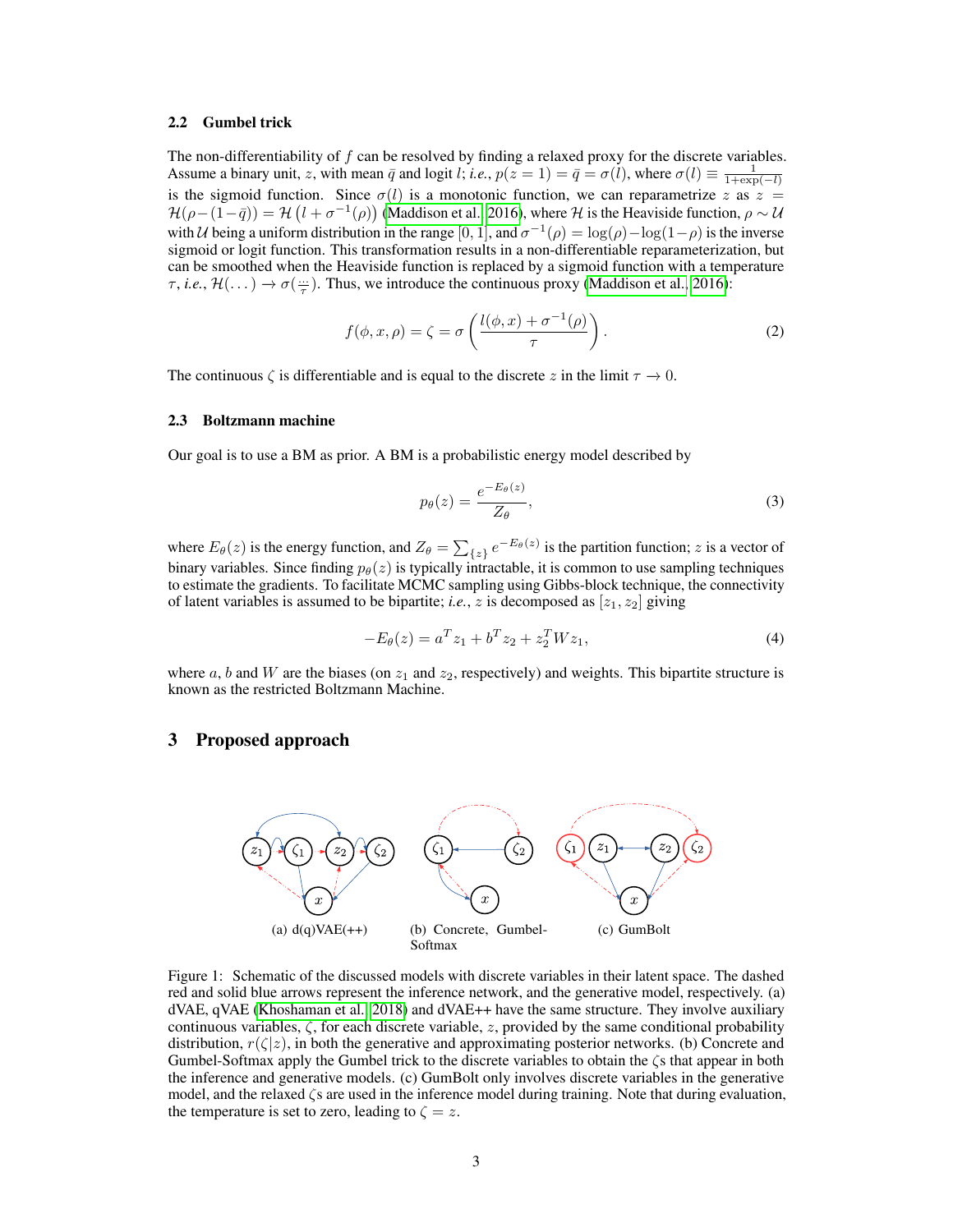The importance-weighted or multi-sampled objective of a VAE with BM prior can be written as:

$$
\log p_{\theta}(x) \geq \mathcal{L}_{k}(x; \theta, \phi) = \mathop{\mathbb{E}}_{\prod_{i} q_{\phi}(z^{i}|x)} \left[ \log \frac{1}{k} \sum_{i=1}^{k} \frac{p_{\theta}(z^{i}) p_{\theta}(x|z^{i})}{q_{\phi}(z^{i}|x)} \right]
$$
\n
$$
= \mathop{\mathbb{E}}_{\prod_{i} q_{\phi}(z^{i}|x)} \left[ \log \frac{1}{k} \sum_{i=1}^{k} \frac{e^{-E_{\theta}(z^{i})} p_{\theta}(x|z^{i})}{q_{\phi}(z^{i}|x)} \right] - \log Z_{\theta}, \tag{5}
$$

where  $k$  is the number of samples or importance-weights over which the Monte Carlo objective is calculated, [\(Mnih and Rezende, 2016\)](#page-9-7).  $z^{\hat{i}}$  are independent vectors sampled from  $q_{\phi}(z^i|x)$ . Note that we have taken out  $Z_{\theta}$  from the argument of the expectation value, since it is independent of z. The partition function is intractable but its derivative can be estimated using sampling:

$$
\nabla_{\theta} \log Z_{\theta} = \nabla_{\theta} \log \sum_{\{z\}} e^{-E_{\theta}(z)} = -\frac{\sum_{\{z\}} \nabla_{\theta} E_{\theta}(z) e^{-E_{\theta}(z)}}{\sum_{\{z\}} e^{-E_{\theta}(z)}} = -\mathop{\mathbb{E}}_{p_{\theta}(z)} \left[ \nabla_{\theta} E_{\theta}(z) \right].
$$
 (6)

Here,  $\sum_{\{z\}}$  involves summing over all possible configurations of the binary vector z. The objective  $\mathcal{L}_k(x;\theta,\phi)$  cannot be used for training, since it involves non-differentiable discrete variables. This can be resolved by relaxing the distributions:

$$
\log p_{\theta}(x) \geq \tilde{\mathcal{L}}_k(x; \theta, \phi) = \mathop{\mathbb{E}}_{\prod_i q_{\phi}(\zeta^i|x)} \left[ \log \frac{1}{k} \sum_{i=1}^k \frac{p_{\theta}(\zeta^i) p_{\theta}(x|\zeta^i)}{q_{\phi}(\zeta^i|x)} \right]
$$

$$
= \mathop{\mathbb{E}}_{\prod_i q_{\phi}(\zeta^i|x)} \left[ \log \frac{1}{k} \sum_{i=1}^k \frac{e^{-E_{\theta}(\zeta^i)} p_{\theta}(x|\zeta^i)}{q_{\phi}(\zeta^i|x)} \right] - \log \tilde{Z}_{\theta}.
$$

Here,  $\zeta^i$  is a continuous variable sampled from Eq. [2,](#page-2-1) which is consistent with the Gumbel probability  $q_{\phi}(\zeta^i|x)$  defined in [\(Maddison et al., 2016\)](#page-8-11), and  $p_{\theta}(\zeta) \equiv e^{-E_{\theta}(\zeta)}/\tilde{Z}_{\theta}$ , where  $\tilde{Z}_{\theta} \equiv \int d\zeta e^{-E_{\theta}(\zeta)}$ . The expectation distribution is the joint distribution over independent  $z^i$  samples. Notice that  $\log \tilde{Z}_{\theta}$ is different from  $\log Z_{\theta}$ , therefore its derivatives cannot be estimated using discrete samples from a BM, making this method inapplicable for BM priors. The derivatives could be estimated using samples from a continuous distribution, which is very different from the BM distribution. Analytical calculation of the expectations, suggested for Bernoulli prior by [Maddison et al.](#page-8-11) [\(2016\)](#page-8-11) is also infeasible for BMs, since it requires exhaustively summing over all possible configurations of the binary units.

## 3.1 GumBolt probability proxy

To replace  $\log \tilde{Z}_{\theta}$  with  $\log Z_{\theta}$ , we introduce a proxy probability distribution:

$$
\breve{p}_{\theta}(\zeta) \equiv \frac{e^{-E_{\theta}(\zeta)}}{Z_{\theta}}.\tag{7}
$$

Note that  $\tilde{p}_{\theta}(\zeta)$  is not a true (normalized) probability density function, but  $\tilde{p}_{\theta}(\zeta) \to p_{\theta}(z)$  as  $\tau \to 0$ .

Now consider the following theorems (see Appendix [A](#page-10-1) for proof):

**Theorem 1.** For any polynomial function  $E_{\theta}(z)$  of  $n_z$  binary variables  $z \in \{0,1\}^{n_z}$ , the extrema *of the relaxed function*  $E_{\theta}(\zeta)$  *with*  $\zeta \in [0,1]^{n_z}$  *reside on the vertices of the hypercube, i.e.,*  $\zeta_{\text{extr}} \in$  $\{0,1\}^{n_z}.$ 

**Theorem 2.** For any polynomial function  $E_{\theta}(z)$  of  $n_z$  binary variables  $z \in \{0,1\}^{n_z}$ , the proxy  $probability \check{p}_{\theta}(\zeta) \equiv e^{-E_{\theta}(\zeta)}/Z_{\theta}$ , with  $\zeta \in [0,1]^{n_z}$ , is a lower bound to the true probability  $p_{\theta}(\zeta) \equiv$  $e^{-E_{\theta}(\zeta)}/\tilde{Z}_{\theta}$ , i.e.,  $\tilde{p}_{\theta}(\zeta) \le p_{\theta}(\zeta)$ , where  $Z_{\theta} \equiv \sum_{\{z\}} e^{-E_{\theta}(z)}$  and  $\tilde{Z}_{\theta} \equiv \int$ {ζ}  $d\zeta e^{-E_{\theta}(\zeta)}$  .

Therefore, according to theorem (2), replacing  $p_{\theta}(\zeta)$  with  $\breve{p}_{\theta}(\zeta)$ , we obtain a lower bound on  $\mathcal{\tilde{L}}_k(x;\theta,\phi)$ :

$$
\check{\mathcal{L}}_k(x;\theta,\phi) = \mathop{\mathbb{E}}_{\prod_i q_\phi(\zeta^i|x)} \left[ \log \frac{1}{k} \sum_{i=1}^k \frac{e^{-E_\theta(\zeta^i)} p_\theta(x|\zeta^i)}{q_\phi(\zeta^i|x)} \right] - \log Z_\theta \le \tilde{\mathcal{L}}_k(x;\theta,\phi). \tag{8}
$$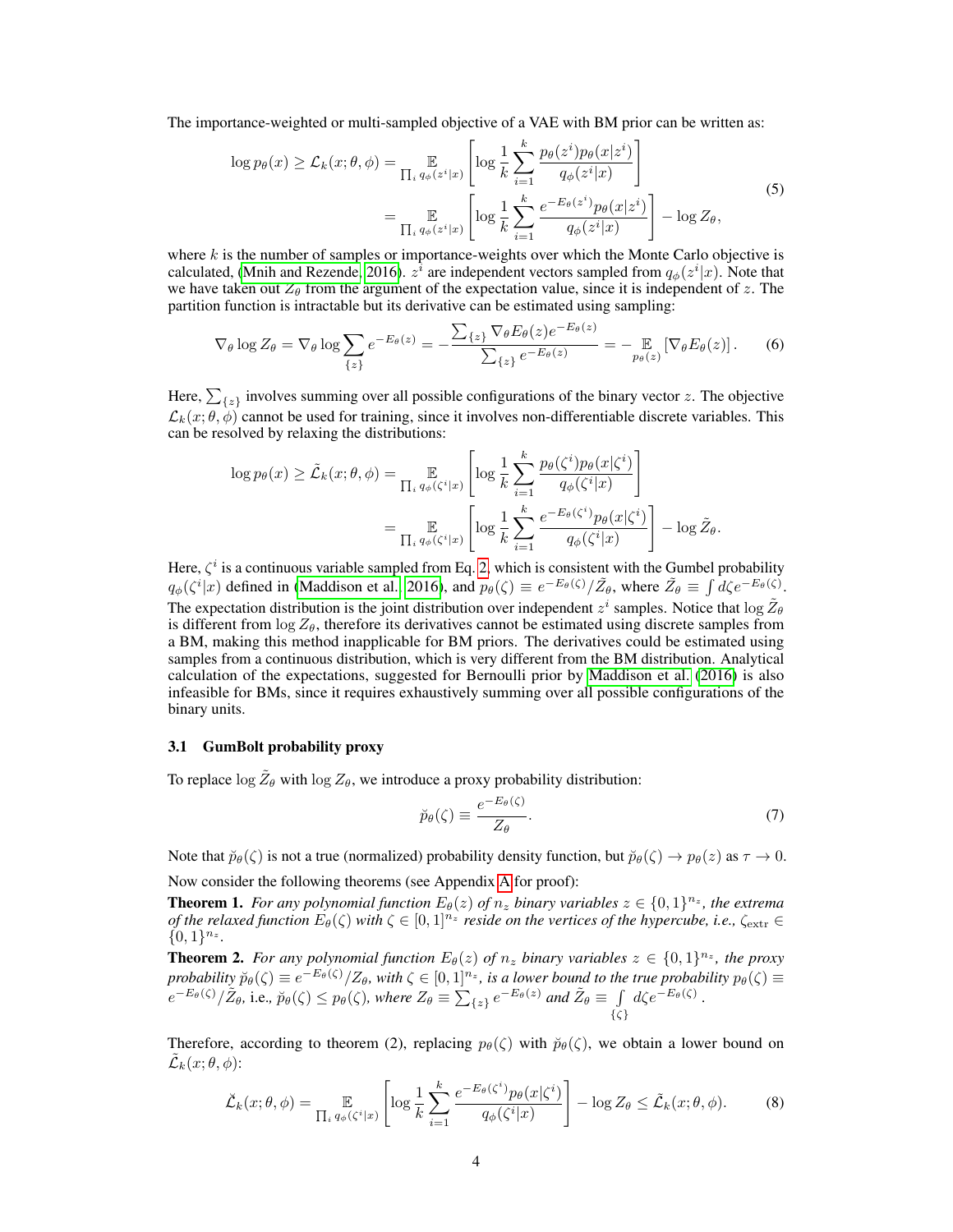This allows reparameterization trick, while making it possible to use sampling to estimate the gradients. The structure of our model with a BM prior is portrayed in Figure [1\(c\),](#page-2-2) where both continuous and discrete variables are used. Notice that in the limit  $\tau \to 0$ ,  $\tilde{p}_{\theta}(\zeta^i)$  becomes a probability mass function (pmf)  $p_{\theta}(z^i)$ , while  $q_{\phi}(\zeta^i|x)$  remains as a probability density function (pdf). To resolve this inconsistency, we replace  $q_{\phi}(\zeta^i|x)$  with the Bernoulli pmf:  $\check{q}_{\phi}(\zeta^i|x) = \zeta^i \log \bar{q}^i + (1-\zeta^i) \log(1-\bar{q}^i)$ , which approaches  $q_{\phi}(z^i|x)$  when  $\tau \to 0$ . The training objective

<span id="page-4-3"></span>
$$
\mathcal{F}_k(x; \theta, \phi) = \mathop{\mathbb{E}}_{\prod_i q_\phi(\zeta^i | x)} \left[ \log \frac{1}{k} \sum_{i=1}^k \frac{e^{-E_\theta(\zeta^i)} p_\theta(x | \zeta^i)}{\breve{q}_\phi(\zeta^i | x)} \right] - \log Z_\theta \tag{9}
$$

becomes  $\mathcal{L}_k(x; \theta, \phi)$  at  $\tau = 0$  as desired (see Fig. [2\(a\)](#page-6-0) for the relationship among different objectives). This is the analog of the Gumbel-Softmax trick [\(Jang et al., 2016\)](#page-8-10) when applied to BMs. During training,  $\tau$  should be kept small for the continuous variables to stay close to the discrete variables, a common practice with Gumbel relaxation [\(Tucker et al., 2017\)](#page-9-8). For evaluation,  $\tau$  is set to zero, leading to an unbiased evaluation of the objective function. For generation, discrete samples from BM are directly fed into the decoder to obtain the probabilities of each input feature.

#### 3.2 Compatibility of BM with discrete variable relaxation

The term in the discrete objective that involves the prior distribution is  $\mathbb{E}_{q_{\phi}(z|x)} [\log p_{\theta}(z)]$ . When z is replaced with  $\zeta$ , there is no guarantee that the parameters that optimize  $\mathbb{E}_{q_{\phi}(\zeta|x)}^{(\zeta)}$  [log  $p_{\theta}(\zeta)$ ] would also optimize the discrete version. This happens naturally for Bernoulli distribution used in [\(Jang et al.,](#page-8-10) [2016\)](#page-8-10), since the extrema of the prior term in the objective  $\log(p(\zeta)) = \zeta \log(\bar{p}) + (1 - \zeta) \log(1 - \bar{p})$ occur at the boundaries (*i.e.*, when  $\zeta = 1$  or  $\zeta = 0$ ). This means that throughout the training, the values of  $\zeta$  are pushed towards the boundary points, consistent with the discrete objective.

In the case of a BM prior, according to theorem (1) (proved in Appendix [A\)](#page-10-1), the extrema of  $\log p_{\theta}(\zeta) \propto -E_{\theta}(z)$  also occur on the boundaries; this shows that having a BM rather than a factorial Bernoulli distribution does not exacerbate the training of GumBolt.

## 4 Related works

Several approaches have been devised to calculate the derivative of the expectation of a function with respect to the parameters of a Bernoulli distribution,  $\mathcal{I} \equiv \nabla_{\phi} \mathbb{E}_{q_{\phi}(z)} [f(z)]$ :

- 1. Analytical method: for simple functions, *e.g.*,  $f(z) = z$ , one can analytically calculate the expectation and obtain  $\mathcal{I} = \nabla_{\phi} \mathbb{E}_{q_{\phi}(z)}[z] = \nabla_{\phi} \bar{q}$ , where  $\bar{q}$  is the mean of the Bernoulli distribution. This is a non-biased estimator with zero variance, but can only be applied to very simple functions. This approach is frequently used in semi-supervised learning [\(Kingma et al., 2014\)](#page-8-6) by summing over different categories.
- 2. Straight-through method: continuous proxies are used in backpropagation to evaluate derivatives, but discrete units are used in forward propagation [\(Bengio et al., 2013;](#page-7-2) [Raiko](#page-9-9) [et al., 2014\)](#page-9-9).
- <span id="page-4-0"></span>3. REINFORCE trick:  $\mathcal{I} = \mathbb{E}_{q_{\phi}(z)} [f(z) \nabla_{\phi} \log q_{\phi}(z)]$ , although it has high variance, which can be reduced by variance reduction techniques [\(Williams, 1992\)](#page-9-10).
- <span id="page-4-1"></span>4. Reparameterization trick: this method, as delineated in Sec. [2.1-](#page-1-0)[2.2,](#page-2-3) is biased except in the limit where the proxies approach the discrete variables.
- <span id="page-4-2"></span>5. Marginalization: if possible, one can marginalize the discrete variables out from some parts of the loss function [\(Rolfe, 2016\)](#page-9-5).

NVIL [\(Mnih and Gregor, 2014\)](#page-9-11) and its importance-weighted successor VIMCO [\(Mnih and Rezende,](#page-9-7) [2016\)](#page-9-7) use [\(3\)](#page-4-0) with input-dependent signals obtained from neural networks to subtract from a baseline in order to reduce the variance of the estimator. REBAR [\(Tucker et al., 2017\)](#page-9-8) and its generalization, RELAX [\(Grathwohl et al., 2017\)](#page-8-13) use [\(3\)](#page-4-0) and employ [\(4\)](#page-4-1) in their control variates obtained using the Gumbel trick. DARN [\(Gregor et al., 2013\)](#page-8-14) and MuProp [\(Gu et al., 2015\)](#page-8-15) apply the Taylor expansion of the function  $f(z)$  to synthesize baselines. dVAE and dVAE++ (Fig. [1\(a\)\)](#page-2-0), which are the only works with BM priors, operate primarily based on  $(5)$  in their autoencoding term and use a combination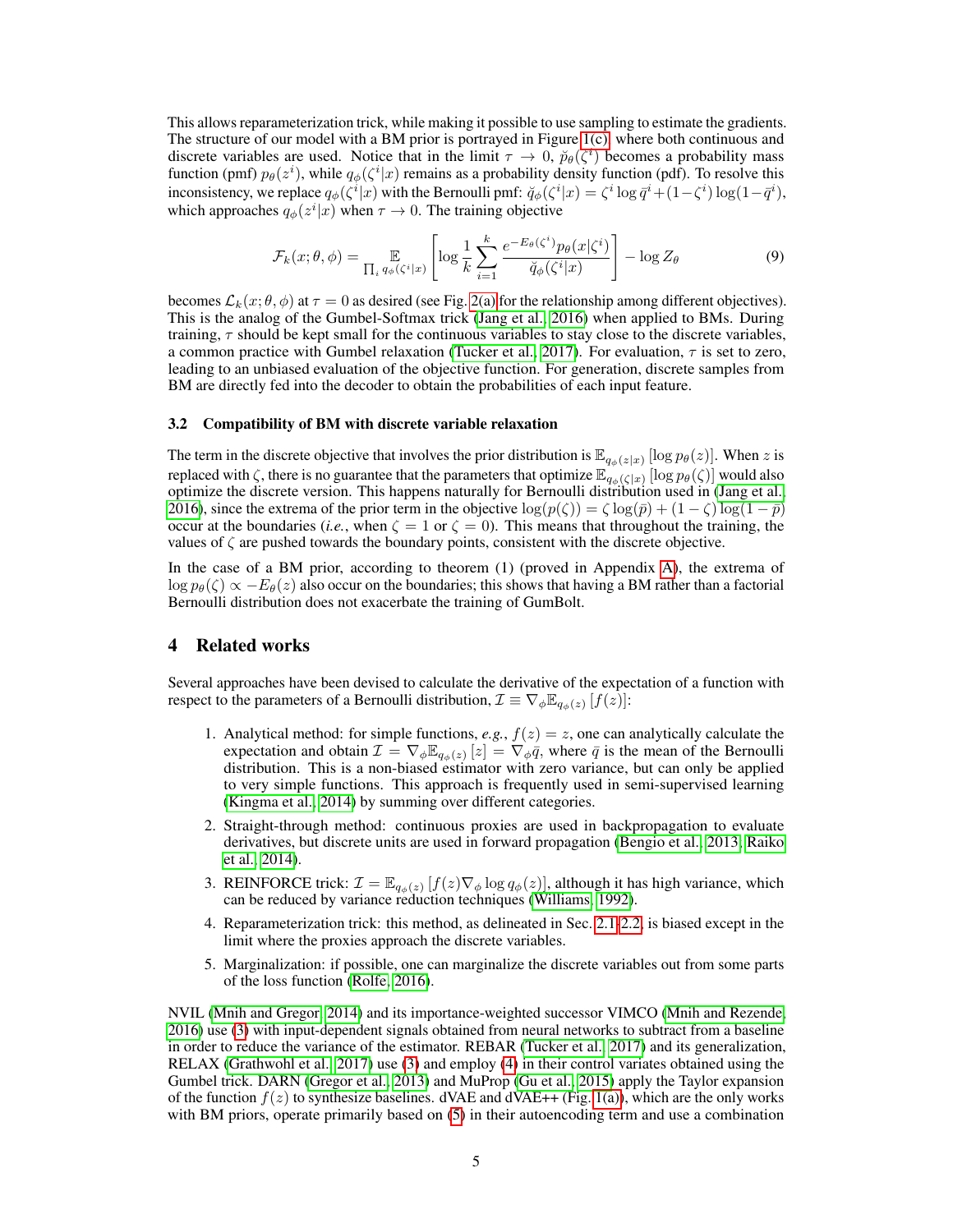|                 |               | <b>dVAE</b> | $dVAE++$ | GumBolt |        |        |
|-----------------|---------------|-------------|----------|---------|--------|--------|
|                 |               | $k=1$       | $k=1$    | $k=1$   | $k=5$  | $k=20$ |
| <b>MNIST</b>    |               | 90.11       | 90.40    | 88.88   | 88.18  | 87.45  |
|                 | $\sim$        | 85.72       | 85.41    | 84.86   | 84.31  | 83.87  |
|                 |               | 85.71       | 87.35    | 85.42   | 84.65  | 84.46  |
|                 | $\sim$ $\sim$ | 84.33       | 84.75    | 83.28   | 83.01  | 82.75  |
| <b>OMNIGLOT</b> |               | 106.83      | 106.01   | 105.00  | 103.99 | 103.69 |
|                 | $\sim$        | 102.85      | 101.97   | 101.61  | 101.02 | 100.68 |
|                 |               | 101.98      | 102.62   | 100.62  | 99.38  | 99.36  |
|                 | $\sim$ $\sim$ | 101.75      | 100.70   | 99.82   | 99.32  | 98.81  |

<span id="page-5-1"></span>Table 1: Test-set log-likelihood of the GumBolt compared against dVAE and dVAE++. k represents the number of samples used to calculate the objective during *training*. Note that dVAE and dVAE++ are only consistent with  $k = 1$ . See the main text for more details.

of (1-4) for their KL term. In Appendix [B,](#page-10-0) we show that dVAE has elements of REINFORCE in calculating the derivative of the KL term. Our approach, GumBolt, exploits [\(4\)](#page-4-1), and does not require marginalizing out the discrete units.

## <span id="page-5-0"></span>5 Experiments

In order to explore the effectiveness of the GumBolt, we present the results of a wide set of experiments conducted on standard feed-forward structures that have been used to study models with discrete latent variables [\(Maddison et al., 2016;](#page-8-11) [Tucker et al., 2017;](#page-9-8) [Vahdat et al., 2018\)](#page-9-6). At first, we evaluate GumBolt against dVAE and dVAE++ baselines, all in the same framework and structure. We also demonstrate empirically that the GumBolt objective, Eq. [9,](#page-4-3) faithfully follows the non-differentiable discrete objective throughout the training. We then note on the relation between our model and other models that involve discrete variables. We also gauge the performance advantage GumBolt obtains from the BM by removing the couplings of the BM and re-evaluating the model.

## 5.1 Comparison against dVAE and dVAE++

We compare the models on statically binarized MNIST [\(Salakhutdinov and Murray, 2008\)](#page-9-12) and OMNIGLOT datasets [\(Lake et al., 2015\)](#page-8-16) with the usual compartmentalization into the training, validation, and test-sets. The 4000-sample estimation of log-likelihood [\(Burda et al., 2015\)](#page-7-3) of the models are reported in Table [1.](#page-5-1) The structures used are the same as those of [\(Vahdat et al., 2018\)](#page-9-6), which were in turn adopted from [\(Tucker et al., 2017\)](#page-9-8) and [\(Maddison et al., 2016\)](#page-8-11). We performed experiments with dVAE, dVAE++ and GumBolt on the same structure, and set the temperature to zero during evaluation (the results reported in [\(Vahdat et al., 2018\)](#page-9-6) are calculated using nonzero temperatures). The inference network is chosen to be either factorial or have two hierarchies (Fig. [1\(c\)\)](#page-2-2). In the case of two hierarchies, we have:

$$
q_{\phi}(z|x) = q_{\phi}(z_1, z_2|x) = q_{\phi}(z_1|x)q_{\phi}(z_2|z_1, x)
$$

, where  $z = [z_1, z_2]$ .

The meaning of the symbols in Table [1](#page-5-1) are as follows: −, and ∼ represent linear and nonlinear layers in the encoder and decoder neural networks. The number of stochastic layers (hierarchies) in the encoder is equal to the number of symbols. The dimensionality of the latent space is 200 times the number of symbols; *e.g.*,  $\sim$  ∼ means two stochastic layers (just as in Fig. [1\(c\)\)](#page-2-2), with 2 hidden layers (each one containing 200 deterministic units) in the encoder. The dimensionality of each stochastic layer is equal to 200 in the encoder network; the generative network is a  $200 \times 200$  RBM (a total of 400 stochastic units), for  $\sim \sim$  and − −, whereas, for − and  $\sim$ , it is a 100  $\times$  100 RBM. Note that in the case of − −, only one layer of 200 deterministic units is used in each one of the two hierarchies. The decoder network receives the samples from the RBM and probabilistically maps them into the input space using one or two layers of deterministic units. Since the RBM has bipartite structure, our model has two stochastic layers in the generative model. The chosen hyper-parameters are as follows:  $1M$  iterations of parameter updates using the ADAM algorithm [\(Kingma and Ba, 2014\)](#page-8-17),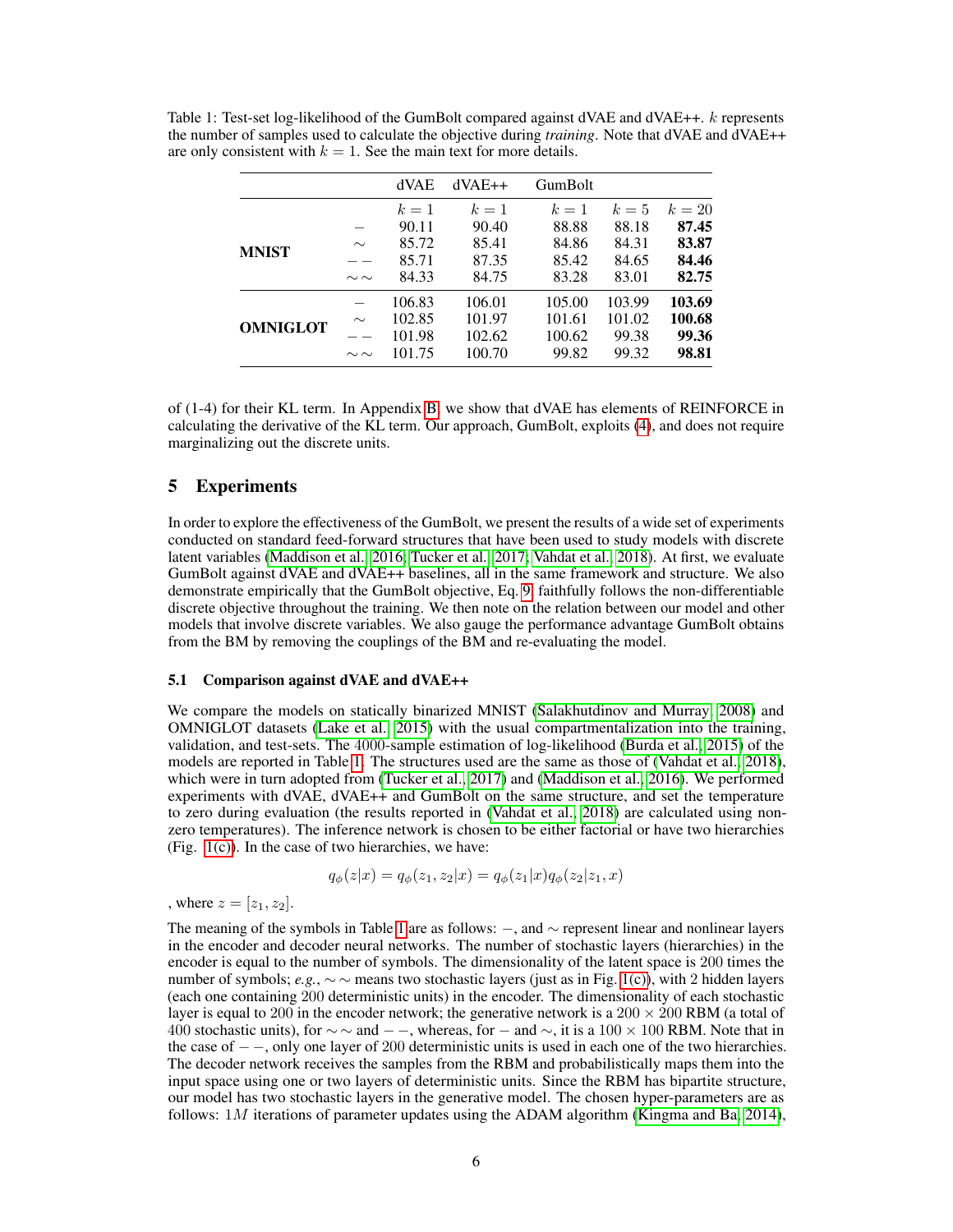with the default settings and batch size of 100 were carried out. The initial learning rate is  $3 \times 10^{-3}$ and is subsequently reduced by 0.3 at  $60\%$ ,  $75\%$ , and  $95\%$  of the total iterations. KL annealing [\(Sønderby et al., 2016\)](#page-9-13) was used via a linear schedule during 30% of the total iterations. The value of temperature,  $\tau$  was set to  $\frac{1}{7}$  for all the experiments involving GumBolt,  $\frac{1}{5}$  for experiments with dVAE, and  $\frac{1}{10}$  and  $\frac{1}{8}$  for dVAE++ on the MNIST and OMNIGLOT datasets, respectively; these values were cross-validated from  $\{\frac{1}{10}, \frac{1}{9}, \ldots, \frac{1}{5}\}$ . The GumBolt shows the same average performance for temperatures in the range  $\{\frac{1}{9}, \frac{1}{8}, \frac{1}{7}\}$ . The reported results are the averages from performing the experiments 5 times. The standard deviations in all cases are less than 0.15; we avoid presenting them individually to keep the table less cluttered. We used the batch-normalization algorithm [\(Ioffe](#page-8-18) [and Szegedy, 2015\)](#page-8-18) along with tanh nonlinearities. Sampling the RBM was done by performing 200 steps of Gibbs updates for every mini-batch, in accordance with our baselines,using persistent contrastive divergence (PCD) [\(Tieleman, 2008\)](#page-9-14). We have observed that by having 2 and 20 PCD steps, the performance of our best model on MNIST dataset is deteriorated by 0.35 and 0.12 nats on average, respectively. In order to estimate the log-partition function,  $\log Z_{\theta}$ , a GPU implementation of parallel tempering algorithm with bridge sampling was used [\(Desjardins et al., 2010;](#page-8-19) [Bennett,](#page-7-4) [1976;](#page-7-4) [Shirts and Chodera, 2008\)](#page-9-15), with a set of parameters to ensure the variance in  $\log Z_\theta$  is less than  $0.01: 20K$  burn-in steps were followed by  $100K$  sweeps, 20 times (runs), with a pilot run to determine the inverse temperatures (such that the replica exchange rates are approximately 0.5).

We underscore several important points regarding Table [1.](#page-5-1) First, when one sample is used in the training objective  $(k = 1)$ , GumBolt outperforms dVAE and dVAE++ in all cases. This can be due to the efficient use of reparameterization trick and the absence of REINFORCE elements in the structure of GumBolt as opposed to dVAE (Appendix [B\)](#page-10-0). Second, the previous models do not apply when  $k > 1$ . GumBolt allows importance weighted objectives according to Eq. [9.](#page-4-3) We see that in all cases, by adding more samples to the training objective, the performance of the model is enhanced.

Fig. [2\(b\)](#page-6-1) depicts the  $k = 20$  estimation of the GumBolt and discrete objectives on the training and validation sets during training. It can be seen that over-fitting does not happen since all the objectives are improving throughout the training. Also, note that the differentiable GumBolt proxy closely follows the non-differentiable discrete objective. Note that the kinks in the learning curves are caused by our stepwise change of the learning rate and is not an artifact of the model.

<span id="page-6-0"></span>

<span id="page-6-1"></span>Figure 2: (a) Relationship between the different objectives. Note that functional dependence on θ and φ have been suppressed for brevity. (b) The values of the discrete ( $\mathcal{L}$ ) and GumBolt ( $\mathcal{F}$ ) objectives (with  $k = 20$  for all objectives) throughout the training on the training and validation sets (of MNIST dataset) for a GumBolt on  $\sim$  ∼ structure during 10<sup>6</sup> iterations of training. The subscripts "val" and "tr" correspond to the validation and training sets, respectively. The abrupt changes are caused by stepwise annealing of the learning rate. This figure signifies that the differentiable GumBolt objective faithfully follows the non-differentiable discrete objective, leading to no overfitting caused by following a wrong objective. We did not use early stopping in our experiments.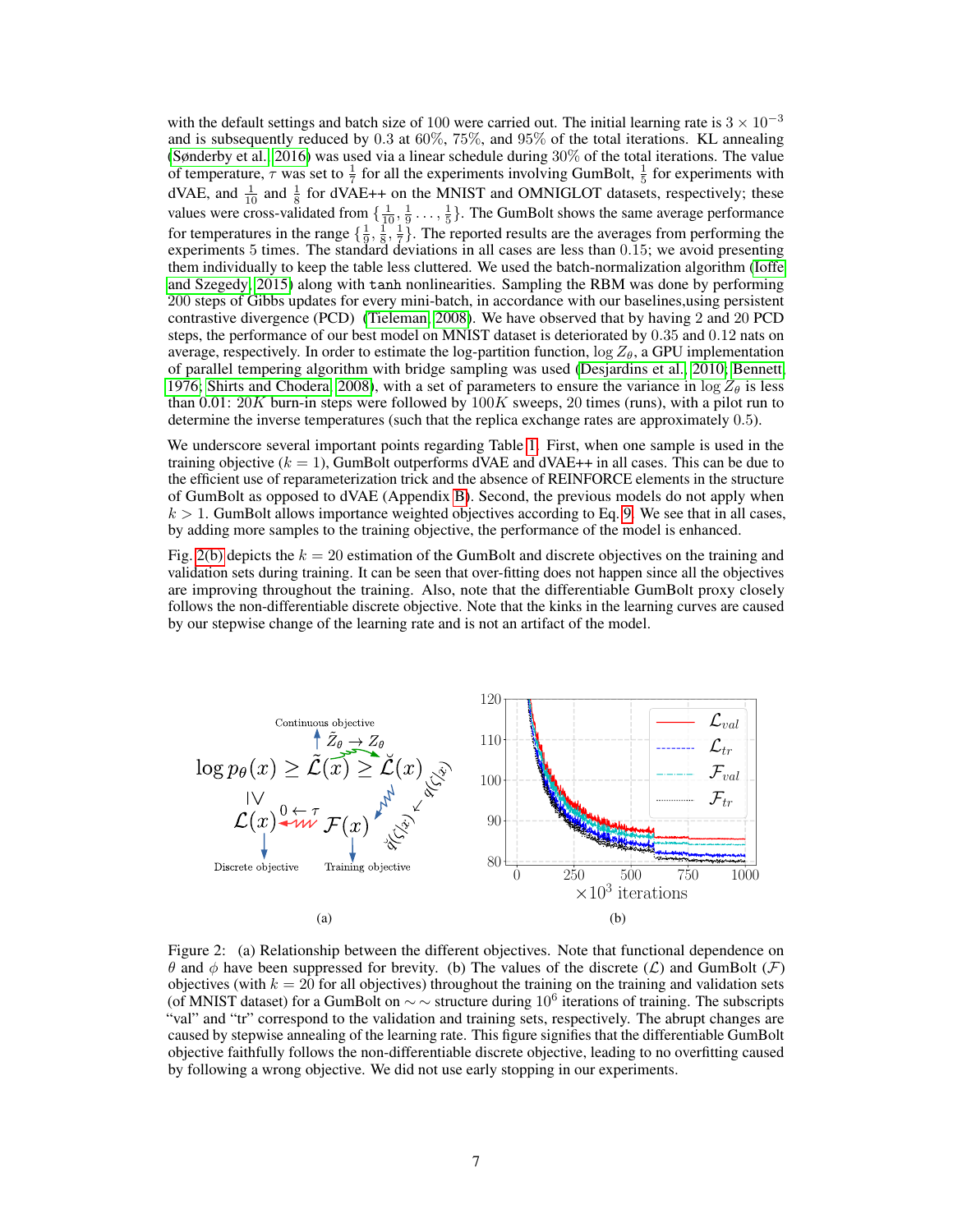#### 5.2 Comparison with other discrete models and the importance of powerful priors

If the BM prior is replaced with a factorial Bernoulli distribution, GumBolt transforms into CON-CRETE [\(Maddison et al., 2016\)](#page-8-11) (when continuous variables are used inside discrete pdfs) and Gumbel-Softmax [\(Jang et al., 2016\)](#page-8-10). This can be achieved by setting the couplings  $(W)$  of the BM to zero, and keeping the biases. Since the performance of CONCRETE and Gumbel-Softmax has been extensively compared against other models [\(Maddison et al., 2016;](#page-8-11) [Jang et al., 2016;](#page-8-10) [Tucker](#page-9-8) [et al., 2017;](#page-9-8) [Grathwohl et al., 2017\)](#page-8-13), we do not repeat these experiments here; we note however that CONCRETE performs favorably to other discrete latent variable models in most cases.

<span id="page-7-5"></span>Table 2: Performance of GumBolt (test-set log-likelihood) in the presence and absence of coupling weights.  $\text{-nW}$  in the second column signifies that the elements of the coupling matrix W are set to zero, *throughout* the training rather than just during evaluation. Removing the weights significantly degrades the performance of GumBolt.

|                 |               | GumBolt<br>$k=20$         | GumBolt-nW<br>$k=20$        |
|-----------------|---------------|---------------------------|-----------------------------|
| <b>MNIST</b>    | $\sim$        | 87.45<br>83.87            | 99.94<br>93.50              |
|                 | $\sim$ $\sim$ | 82.75                     | 88.01                       |
| <b>OMNIGLOT</b> | $\sim$        | 103.69<br>100.68<br>98.81 | 112.21<br>107.221<br>105.01 |

An interesting question is studying how much of the performance advantage of GumBolt is caused by powerful BM priors. We have studied this in Table [2](#page-7-5) by setting the couplings of the BM to 0 throughout the training (denoted by GumBolt-nW). The GumBolt with couplings significantly outperforms the GumBolt-nW. It was shown in [\(Vahdat et al., 2018\)](#page-9-6) that dVAE and dVAE++ outperform other models with discrete latent variables (REBAR, RELAX, VIMCO, CONCRETE and Gumbel-Softmax) on the same structure. By outperforming the previuos models with BM priors, our model achieves state-of-the-art performance in the scope of models with discrete latent variables.

Another important question is if some of the improved performance in the presence of BMs can be salvaged in the GumBolt-nW by having more powerful neural nets in the decoder. We observed that by making the decoder's neural nets wider and deeper, the performance of the GumBolt-nW does not improve. This predictably suggests that the increased probabilistic capability of the prior cannot be obtained by simply having a more deterministically powerful decoder.

## 6 Conclusion

In this work, we have proposed the GumBolt that extends the Gumbel trick to Markov random fields and BMs. We have shown that this approach is effective and on the entirety of a wide host of structures outperforms the other models that use BMs in their priors. GumBolt is much simpler than previous models that require marginalization of the discrete variables and achieves state-of-the-art performance on MNIST and OMNIGLOT datasets in the context of models with only discrete variables.

#### References

- <span id="page-7-0"></span>Amin, M. H., Andriyash, E., Rolfe, J., Kulchytskyy, B., and Melko, R. (2016). Quantum boltzmann machine.
- <span id="page-7-2"></span>Bengio, Y., Léonard, N., and Courville, A. (2013). Estimating or propagating gradients through stochastic neurons for conditional computation. *arXiv preprint arXiv:1308.3432*.
- <span id="page-7-4"></span>Bennett, C. H. (1976). Efficient estimation of free energy differences from monte carlo data. *Journal of Computational Physics*, 22(2):245–268.
- <span id="page-7-1"></span>Bishop, C. M. (2011). *Pattern Recognition and Machine Learning*. Springer, New York, 1st ed. 2006. corr. 2nd printing 2011 edition edition.
- <span id="page-7-3"></span>Burda, Y., Grosse, R., and Salakhutdinov, R. (2015). Importance weighted autoencoders. *arXiv preprint arXiv:1509.00519*.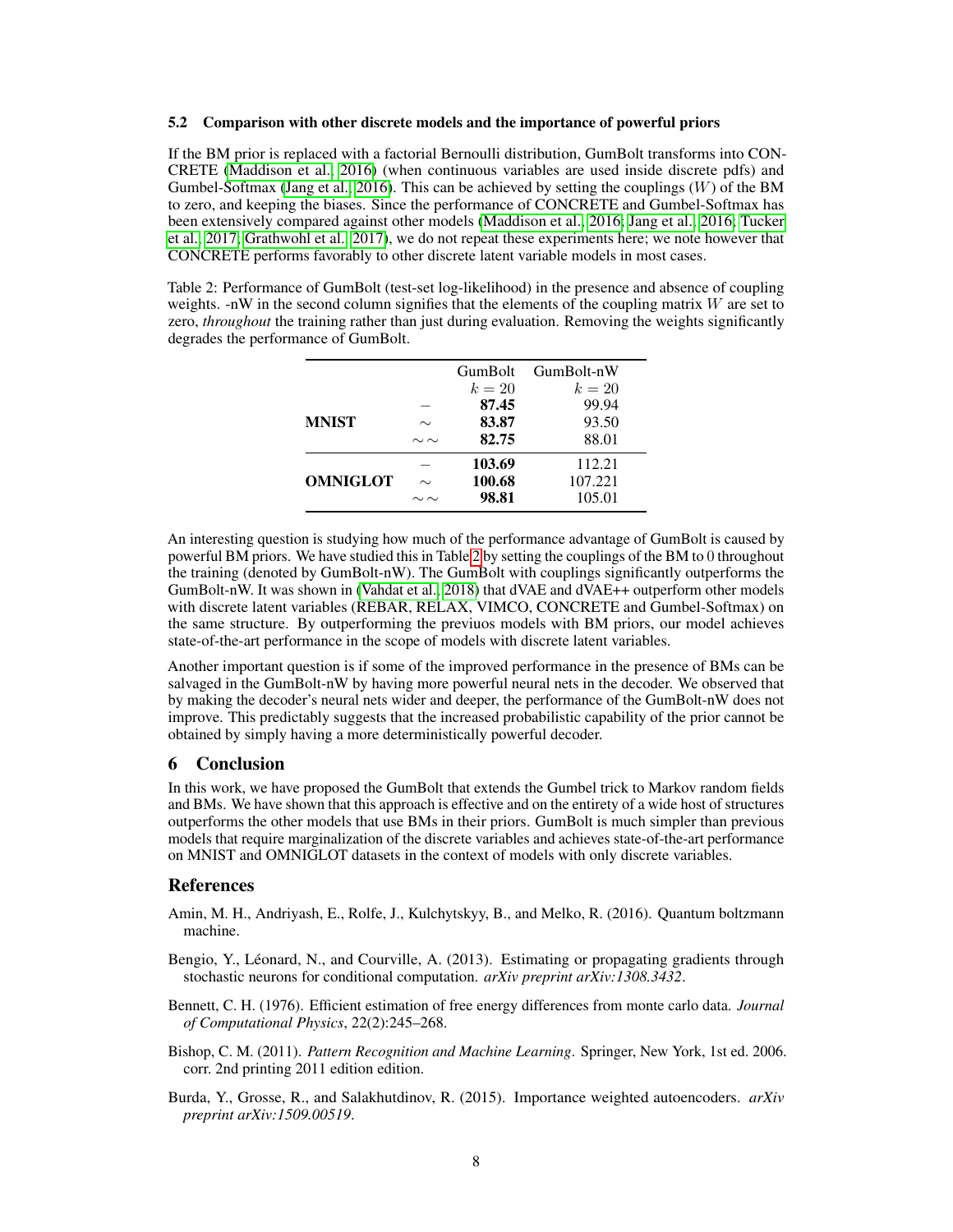- <span id="page-8-1"></span>Chen, X., Kingma, D. P., Salimans, T., Duan, Y., Dhariwal, P., Schulman, J., Sutskever, I., and Abbeel, P. (2016). Variational lossy autoencoder. *arXiv preprint arXiv:1611.02731*.
- <span id="page-8-19"></span>Desjardins, G., Courville, A., Bengio, Y., Vincent, P., and Delalleau, O. (2010). Tempered markov chain monte carlo for training of restricted boltzmann machines. In *Proceedings of the thirteenth international conference on artificial intelligence and statistics*, pages 145–152.
- <span id="page-8-0"></span>Germain, M., Gregor, K., Murray, I., and Larochelle, H. (2015). Made: masked autoencoder for distribution estimation. In *Proceedings of the 32nd International Conference on Machine Learning (ICML-15)*, pages 881–889.
- <span id="page-8-3"></span>Goyal, A. G. A. P., Sordoni, A., Côté, M.-A., Ke, N., and Bengio, Y. (2017). Z-forcing: Training stochastic recurrent networks. In *Advances in Neural Information Processing Systems*, pages 6716–6726.
- <span id="page-8-13"></span>Grathwohl, W., Choi, D., Wu, Y., Roeder, G., and Duvenaud, D. (2017). Backpropagation through the void: Optimizing control variates for black-box gradient estimation. *arXiv preprint arXiv:1711.00123*.
- <span id="page-8-8"></span>Gregor, K., Danihelka, I., Graves, A., Rezende, D. J., and Wierstra, D. (2015). Draw: A recurrent neural network for image generation. *arXiv preprint arXiv:1502.04623*.
- <span id="page-8-14"></span>Gregor, K., Danihelka, I., Mnih, A., Blundell, C., and Wierstra, D. (2013). Deep autoregressive networks. *arXiv preprint arXiv:1310.8499*.
- <span id="page-8-15"></span>Gu, S., Levine, S., Sutskever, I., and Mnih, A. (2015). Muprop: Unbiased backpropagation for stochastic neural networks. *arXiv preprint arXiv:1511.05176*.
- <span id="page-8-2"></span>Gulrajani, I., Kumar, K., Ahmed, F., Taiga, A. A., Visin, F., Vazquez, D., and Courville, A. (2016). Pixelvae: A latent variable model for natural images. *arXiv preprint arXiv:1611.05013*.
- <span id="page-8-18"></span>Ioffe, S. and Szegedy, C. (2015). Batch normalization: Accelerating deep network training by reducing internal covariate shift. In *International Conference on Machine Learning*, pages 448– 456.
- <span id="page-8-10"></span>Jang, E., Gu, S., and Poole, B. (2016). Categorical reparameterization with gumbel-softmax. *arXiv preprint arXiv:1611.01144*.
- <span id="page-8-9"></span>Khoshaman, A., Vinci, W., Denis, B., Andriyash, E., and Amin, M. H. (2018). Quantum variational autoencoder. *Quantum Science and Technology*, 4(1):014001.
- <span id="page-8-17"></span>Kingma, D. and Ba, J. (2014). Adam: A method for stochastic optimization. *arXiv preprint arXiv:1412.6980*.
- <span id="page-8-6"></span>Kingma, D. P., Mohamed, S., Rezende, D. J., and Welling, M. (2014). Semi-supervised learning with deep generative models. In *Advances in Neural Information Processing Systems*, pages 3581–3589.
- <span id="page-8-4"></span>Kingma, D. P., Salimans, T., Jozefowicz, R., Chen, X., Sutskever, I., and Welling, M. (2016). Improved variational inference with inverse autoregressive flow. In *Advances in Neural Information Processing Systems*, pages 4743–4751.
- <span id="page-8-12"></span>Kingma, D. P. and Welling, M. (2013). Auto-encoding variational bayes. *arXiv preprint arXiv:1312.6114*.
- <span id="page-8-16"></span>Lake, B. M., Salakhutdinov, R., and Tenenbaum, J. B. (2015). Human-level concept learning through probabilistic program induction. *Science*, 350(6266):1332–1338.
- <span id="page-8-5"></span>Le Roux, N. and Bengio, Y. (2008). Representational power of restricted boltzmann machines and deep belief networks. *Neural computation*, 20(6):1631–1649.
- <span id="page-8-7"></span>Maaløe, L., Fraccaro, M., and Winther, O. (2017). Semi-supervised generation with cluster-aware generative models. *arXiv preprint arXiv:1704.00637*.
- <span id="page-8-11"></span>Maddison, C. J., Mnih, A., and Teh, Y. W. (2016). The concrete distribution: A continuous relaxation of discrete random variables. *arXiv preprint arXiv:1611.00712*.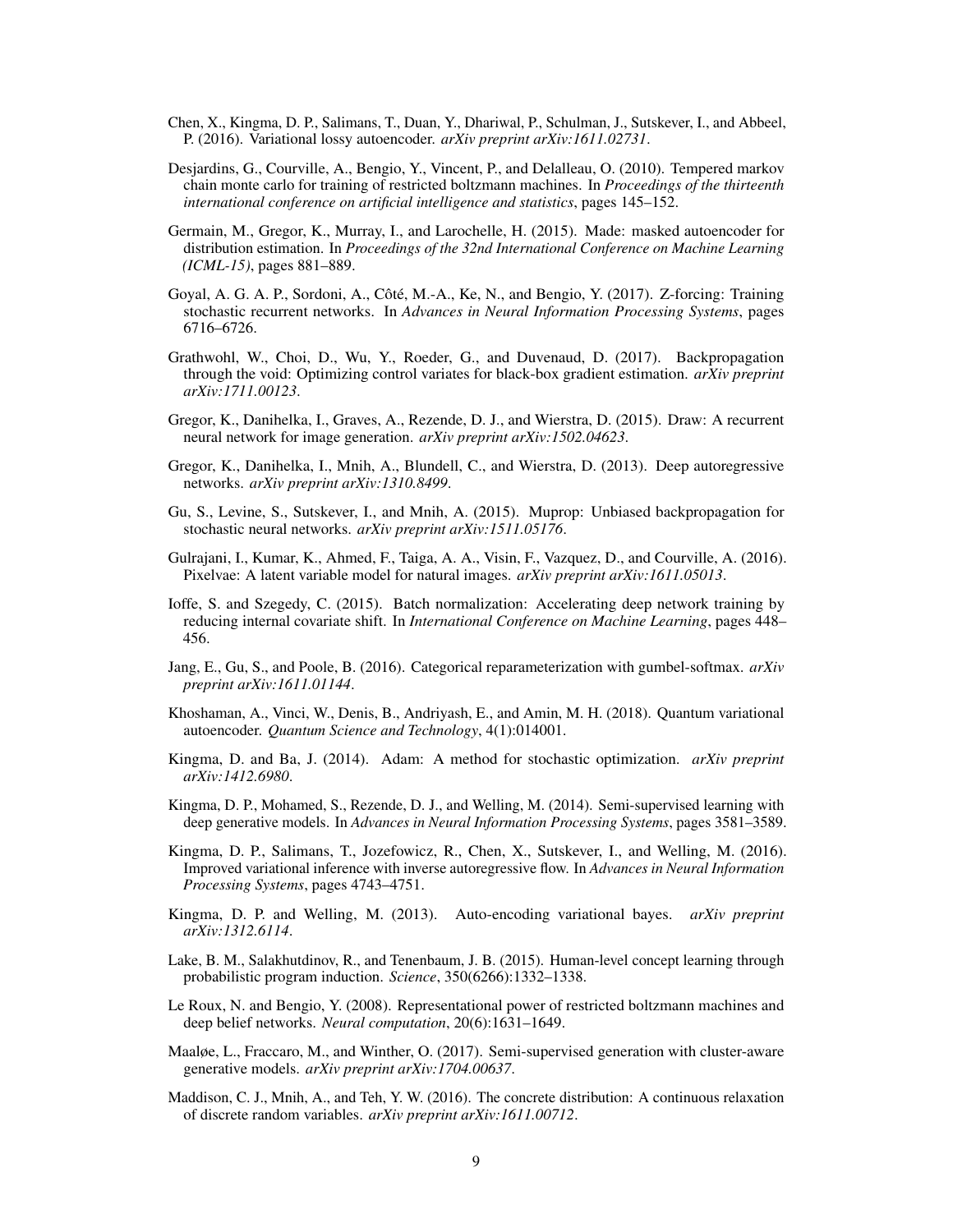- <span id="page-9-11"></span>Mnih, A. and Gregor, K. (2014). Neural variational inference and learning in belief networks. *arXiv preprint arXiv:1402.0030*.
- <span id="page-9-7"></span>Mnih, A. and Rezende, D. (2016). Variational inference for monte carlo objectives. In *International Conference on Machine Learning*, pages 2188–2196.
- <span id="page-9-0"></span>Oord, A. v. d., Kalchbrenner, N., and Kavukcuoglu, K. (2016). Pixel recurrent neural networks. *arXiv preprint arXiv:1601.06759*.
- <span id="page-9-9"></span>Raiko, T., Berglund, M., Alain, G., and Dinh, L. (2014). Techniques for learning binary stochastic feedforward neural networks. *arXiv preprint arXiv:1406.2989*.
- <span id="page-9-2"></span>Rezende, D. J. and Mohamed, S. (2015). Variational inference with normalizing flows. *arXiv preprint arXiv:1505.05770*.
- <span id="page-9-5"></span>Rolfe, J. T. (2016). Discrete variational autoencoders. *arXiv preprint arXiv:1609.02200*.
- <span id="page-9-16"></span>Ross, S. M. (2013). *Applied probability models with optimization applications*. Courier Corporation.
- <span id="page-9-12"></span>Salakhutdinov, R. and Murray, I. (2008). On the quantitative analysis of deep belief networks. In *Proceedings of the 25th international conference on Machine learning*, pages 872–879. ACM.
- <span id="page-9-3"></span>Salimans, T., Kingma, D., and Welling, M. (2015). Markov chain monte carlo and variational inference: Bridging the gap. In *International Conference on Machine Learning*, pages 1218–1226.
- <span id="page-9-4"></span>Serrà, J., Surís, D., Miron, M., and Karatzoglou, A. (2018). Overcoming catastrophic forgetting with hard attention to the task. *arXiv preprint arXiv:1801.01423*.
- <span id="page-9-15"></span>Shirts, M. R. and Chodera, J. D. (2008). Statistically optimal analysis of samples from multiple equilibrium states. *The Journal of chemical physics*, 129(12):124105.
- <span id="page-9-13"></span>Sønderby, C. K., Raiko, T., Maaløe, L., Sønderby, S. K., and Winther, O. (2016). Ladder variational autoencoders. In *Advances in neural information processing systems*, pages 3738–3746.
- <span id="page-9-14"></span>Tieleman, T. (2008). Training restricted boltzmann machines using approximations to the likelihood gradient. In *Proceedings of the 25th international conference on Machine learning*, pages 1064– 1071. ACM.
- <span id="page-9-8"></span>Tucker, G., Mnih, A., Maddison, C. J., Lawson, J., and Sohl-Dickstein, J. (2017). Rebar: Lowvariance, unbiased gradient estimates for discrete latent variable models. In *Advances in Neural Information Processing Systems*, pages 2624–2633.
- <span id="page-9-6"></span>Vahdat, A., Macready, W. G., Bian, Z., and Khoshaman, A. (2018). Dvae++: Discrete variational autoencoders with overlapping transformations. *arXiv preprint arXiv:1802.04920*.
- <span id="page-9-10"></span>Williams, R. J. (1992). Simple statistical gradient-following algorithms for connectionist reinforcement learning. In *Reinforcement Learning*, pages 5–32. Springer.
- <span id="page-9-1"></span>Yeung, S., Kannan, A., Dauphin, Y., and Fei-Fei, L. (2017). Tackling over-pruning in variational autoencoders. *arXiv preprint arXiv:1706.03643*.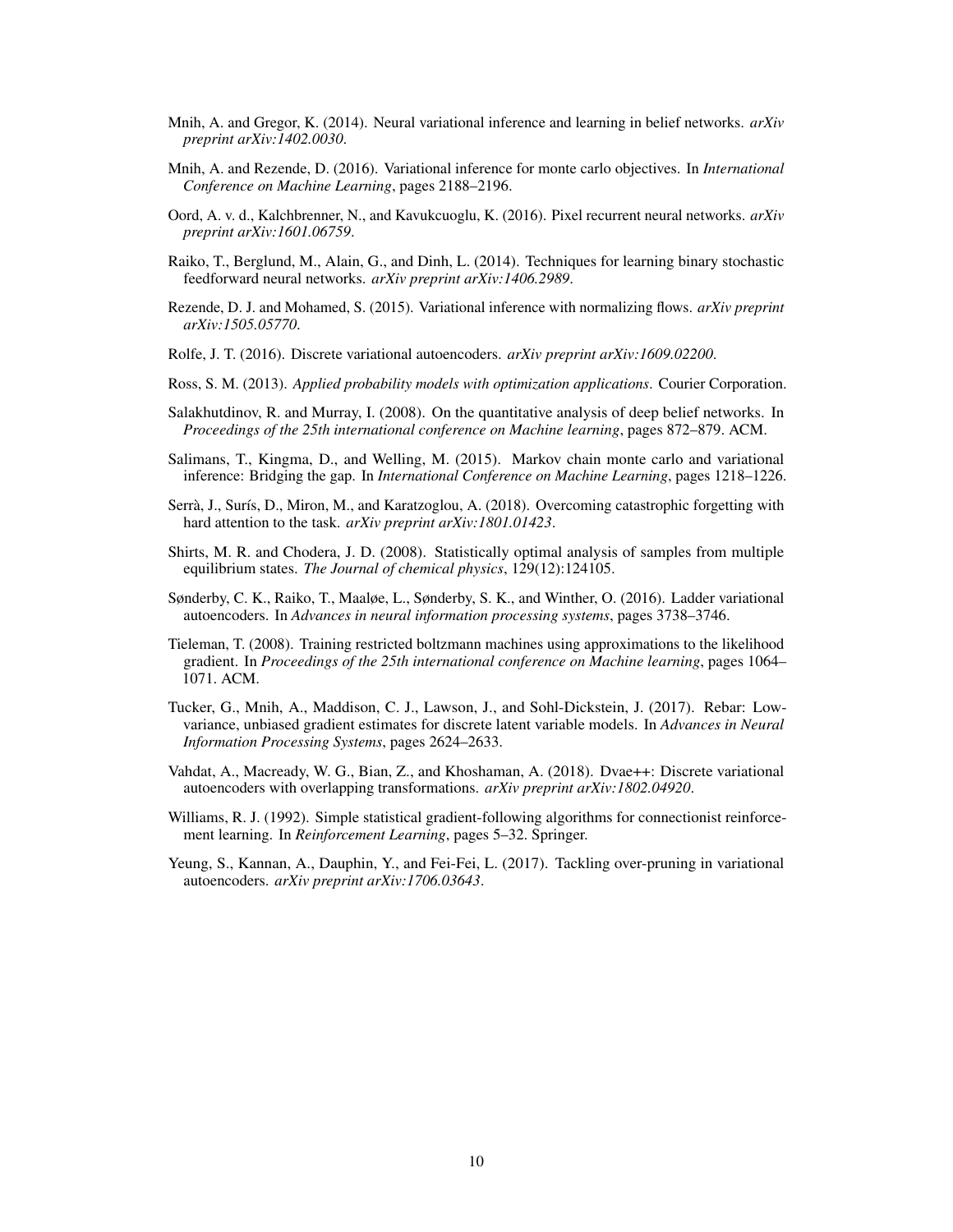## Appendixes

## <span id="page-10-1"></span>A Theorems regarding GumBolt

**Theorem 1.** For any polynomial function  $E_{\theta}(z)$  of  $n_z$  binary variables  $z \in \{0,1\}^{n_z}$ , the extrema of the relaxed function  $E_{\theta}(\zeta)$  with  $\zeta \in [0,1]^{n_z}$  reside on the vertices of the hypercube, i.e.,  $\zeta_{\text{extr}} \in$  $\{0,1\}^{n_z}.$ 

*Proof.* For a binary variable  $z_i$  and an integer n, we have

$$
z_i^n \equiv \underbrace{z_i \dots z_i}_{n \text{ times}} = z_i.
$$

Therefore, the polynomial function  $E_{\theta}(z)$  can only have linear dependence on  $z_i$  and can be written as

$$
E_{\theta}(z) = \sum_{i} z_i g_{i,\theta}(z_{-i}),
$$
\n(10)

where  $g_{i,\theta}(z_{-i})$  is a polynomial function of all  $z_{j\neq i}$  with  $j < i$ , to exclude double-counting. The energy function of a BM is a special case of this equation. The relaxed function will have derivatives

$$
\frac{\partial E_{\theta}(\zeta)}{\partial \zeta_i} = g_{\theta}(\zeta_{-i}).\tag{11}
$$

Due to the linearity of the equation, for nonzero  $g_{\theta}(\zeta_{-i})$  there is always ascent or descent direction for  $\zeta_i$ , therefore, the extrema will be on the vertices of the hypercube. □

**Theorem 2.** For any polynomial function  $E_{\theta}(z)$  of binary variables  $z \in \{0,1\}^{n_z}$ , the proxy probability  $\widetilde{p}_{\theta}(\zeta) \equiv e^{-E_{\theta}(\zeta)}/Z_{\theta}$ , with  $\zeta \in [0, 1]^{n_z}$ , is a lower bound to the true probability  $p_{\theta}(\zeta) \equiv$  $e^{-E_{\theta}(\zeta)}/\tilde{Z}_{\theta}$ , *i.e.*,  $\tilde{p}_{\theta}(\zeta) \le p_{\theta}(\zeta)$ , where  $Z_{\theta} \equiv \sum_{\{z\}} e^{-E_{\theta}(z)}$  and  $\tilde{Z}_{\theta} \equiv \int$ {ζ}  $d\zeta e^{-E_{\theta}(\zeta)}$  .

*Proof.* Let  $E_{\text{min}}$  be the minimum of  $E_{\theta}(z)$ . According to the previous theorem,  $E_{\text{min}}$  is also the minimum of  $E_{\theta}(\zeta)$ . Therefore

$$
\tilde{Z}_{\theta} = \int \limits_{\{\zeta\}} d\zeta e^{-E_{\theta}(\zeta)} \leq \int \limits_{\{\zeta\}} d\zeta e^{-E_{\min}} = e^{-E_{\min}} \leq \sum \limits_{\{z\}} e^{-E_{\theta}(z)} = Z_{\theta}.
$$
 (12)

Therefore

$$
\breve{p}_{\theta}(\zeta) = \frac{e^{-E_{\theta}(\zeta)}}{Z_{\theta}} \le \frac{e^{-E_{\theta}(\zeta)}}{\tilde{Z}_{\theta}} = p_{\theta}(\zeta). \tag{13}
$$

 $\Box$ 

# <span id="page-10-0"></span>B The equivalence of dVAE and REINFORCE in dealing with the cross-entropy term

In this Appendix, we show that the previous work with a BM prior, dVAE [\(Rolfe, 2016\)](#page-9-5), is equivalent to REINFORCE when calculating the derivatives of the cross entropy term in the loss function. Note that a discrete variable reparametrized as  $z = \mathcal{H}(\rho - (1 - \bar{q}))$  is non-differentiable, due to the discontinuity caused by the Heaviside function. Consider calculating  $\nabla_{\phi} \mathbb{E}_{q_{\phi}(z|x)} [E_{\theta}(z)]$ , which appears in the gradients of the objective function. The gradients of the coupling terms can be written as:

$$
\nabla_{\phi} \mathop{\mathbb{E}}_{q_{\phi}(z|x)} \left[ \sum_{i,j}^{n_z} z_i W_{ij} z_j \right] = \mathop{\mathbb{E}}_{\rho \sim \mathcal{U}} \left[ \nabla_{\phi} \sum_{i,j}^{n_z} z_i(\rho) W_{ij} z_j(\rho) \right]. \tag{14}
$$